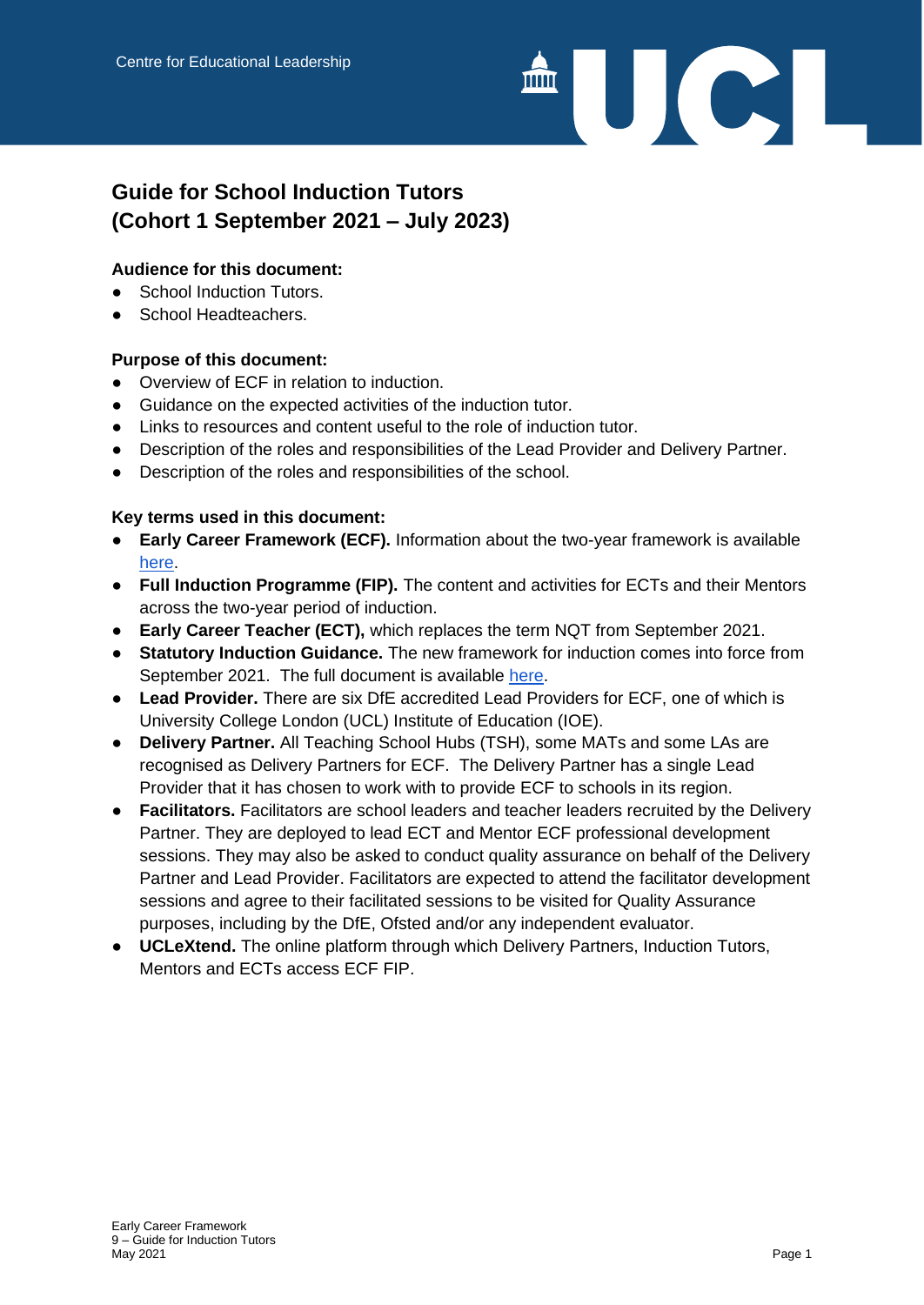#### **Introduction**

We are delighted that your school has chosen to work with us as an ECF Lead Provider, through your Delivery Partner. We welcome you and look forward to working with you over this 2-year programme.

The UCL Early Career Teacher Programme is built upon the research base that is the Early Career Framework (ECF). The ECF was written by educational academic and practitioner experts, derived from what we know about effective teaching from literature and practice. Our shared ambition is that new ECTs learn what the research says about how to teach well, and that they learn how to apply that in supported practice.

Induction Tutors have a key role to play in ensuring ECTs and their Mentors are actively engaged in the programme, attend facilitated sessions, access the self-study materials and have regular Mentor/ ECT meetings using the ECF as the basis for professional dialogue and development.

The ECF does not replace the induction assessment framework. ECF should complement and provide information to support statutory induction. ECTs are not expected to upload evidence through the programme.



*"It is teaching quality that has the biggest impact on pupil outcomes. The Early Career Framework will support teachers, as well as their pupils, to realise their potential"*

Becky Francis CEO, Education Endowment Foundation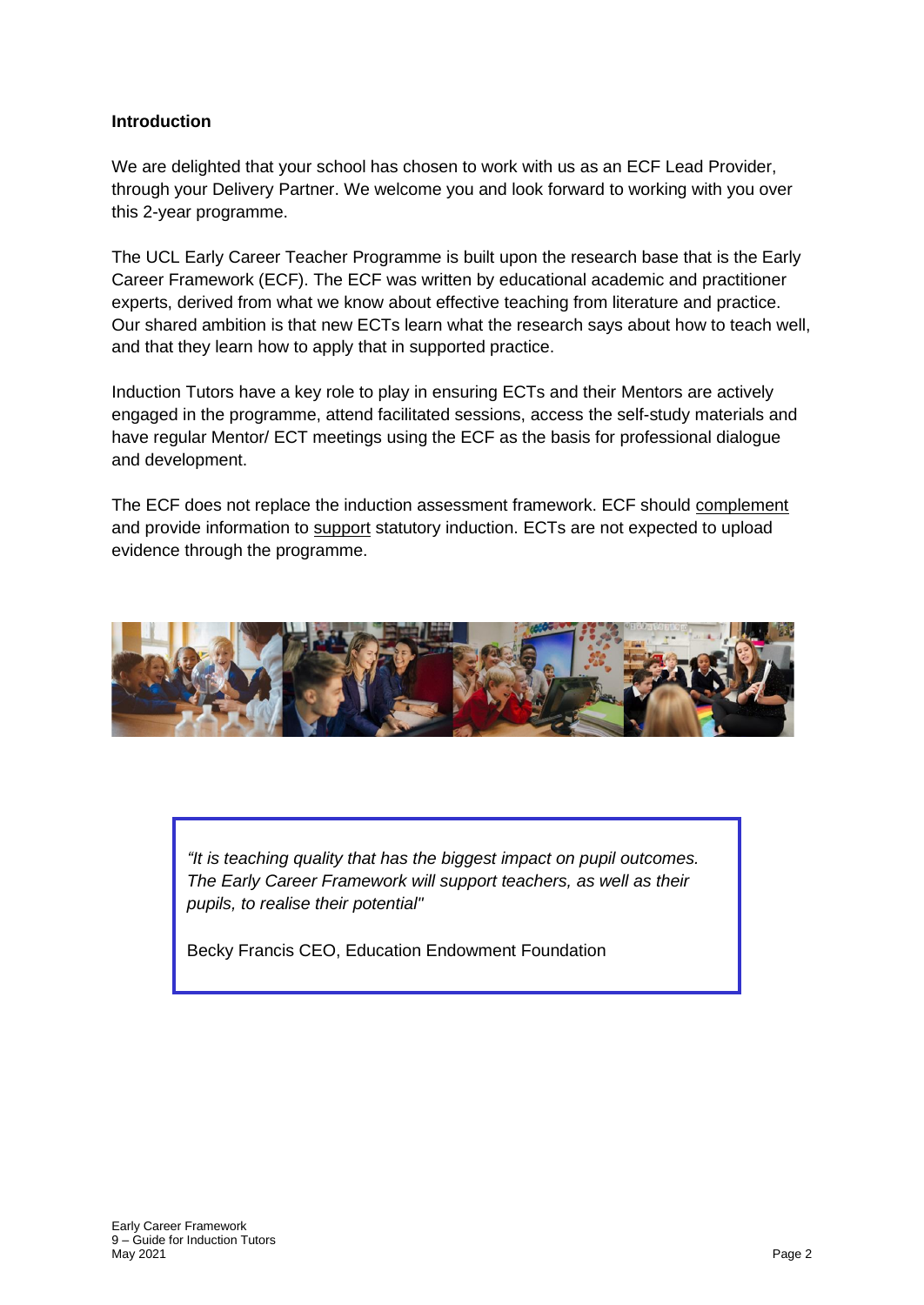#### **Roles and Responsibilities**

#### **Lead Provider**

- Provision of Full Induction Programme (FIP).
- Learning platform (UCLeXtend) and technical support.
- Strategic governance.
- Quality Assurance processes.
- Reporting to DfE, Ofsted and designated external agencies.
- Provision of Mentor and facilitator professional development and certification.

#### **Delivery Partner**

- Senior leader designated for ECF provision.
- Recruitment, deployment and ongoing QA of facilitators.
- Recruitment of schools with ECTs.
- Data collection.
- Quality Assurance (including external agency requirements).
- Contribution to operational and strategic development of ECF provision.
- Reporting to Lead Provider.

#### **School**

- Registration of ECT.
- Registration of Mentor.
- Allocation of Induction Tutor.
- Implementation of ECF programme.
- Reporting to Delivery Partner and Lead Provider.

#### **The Role of the Induction Tutor**

Statutory Induction Guidance defines the role of the Induction Tutor in the following terms.

The Induction Tutor (or the headteacher/principal if carrying out this role) is expected to:

- Provide, or coordinate, guidance for the ECTs professional development (with the appropriate body where necessary).
- Carry out regular progress reviews throughout the induction period.
- Undertake two formal assessment meetings during the total 2- year induction period coordinating input from other colleagues as appropriate (normally one at the end of term three and one at the end of term six, or pro rata for part-time staff).
- Carry out progress reviews in terms where a formal assessment does not occur.
- Inform the ECT following progress review meetings of the determination of their progress against the Teachers' Standards and share progress review records with the ECT, headteacher and Appropriate Body.
- Inform the ECT during the assessment meeting of the judgements to be recorded in the formal assessment record and invite the ECT to add their comments.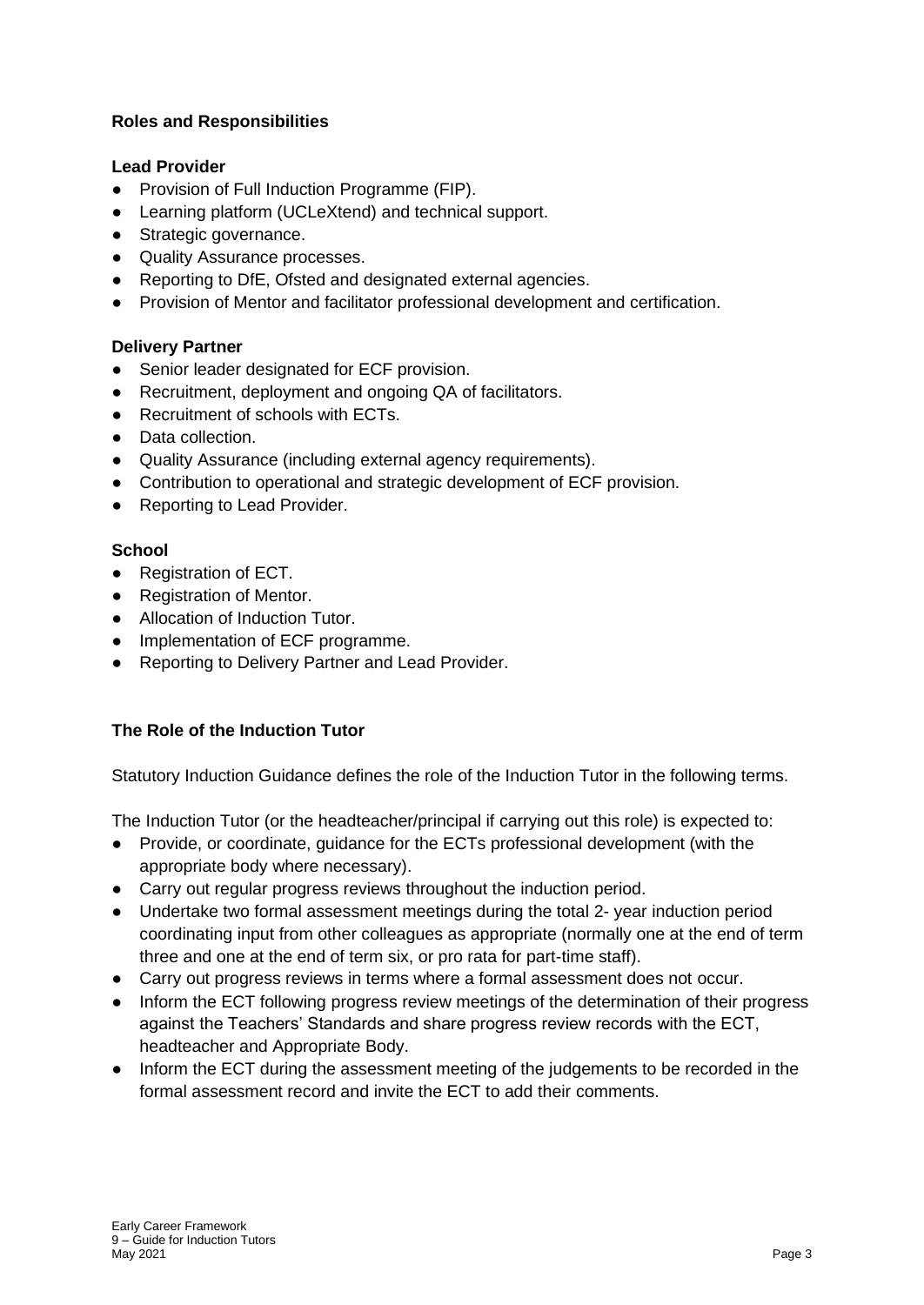- Ensure that the ECTs teaching is observed, and that feedback is provided.
- Ensure ECTs are aware of how, both within and outside the institution, they can raise any concerns about their induction programme or their personal progress.
- Take prompt, appropriate action if an ECT appears to be having difficulties.
- Ensure that all monitoring and record-keeping is as streamlined as possible and that requests for evidence from ECTs do not require new documentation but draw on existing working documents.

To anyone familiar with the role prior to September 2021, most of the expectations will be very familiar. The two significant changes are the extension of the induction period to two academic years and the introduction of ECF as the basis for the professional development of the ECT. It is the Induction Tutor who leads the ECT and Mentor in ECF provision, working in collaboration with the Delivery Partner.

#### **To be effective in their role Induction Tutors must understand:**

- The purpose and structure of the Early Career Framework (ECF)
- How the UCL Early Career Teacher programme builds upon the ECF, and how it is structured.
- The main features of the UCLeXtend learning platform, including the gateways and the Programme Handbook.
- The mechanisms of our logic model that underpins our approach.
- The importance of and processes for tracking engagement of both ECTs and Mentors.

#### **In carrying out their role Induction Tutors should:**

- Liaise with Delivery Partners to map out sessions for the course of the year so that participants have advance warning of these.
- Ensure ECTs and Mentors are well-prepared for their sessions and monitor their ongoing attendance.
- Provide support as necessary for participants unable to attend live sessions (e.g. signposting them to the recording on the learning platform/alerting Delivery Partner administrators so that they can attend a different cluster session).
- Alert Delivery Partners if a participant has not attended a session.
- Report withdrawals and changes to participant details.
- Ensure that Mentors and ECTs complete the programme evaluations at the end of each module.

#### **To enhance their role Induction Tutors could:**

- Contribute to the discussion on the discussion forums.
- Share an idea with other Induction Tutors on Twitter.
- Attend any Induction Tutor Teach Meets that will be arranged throughout the year across the Delivery Partner network.
- Contribute, on an ad hoc basis, to discussions with the UCL central team, and chosen Delivery Partner, aimed at improving the overall quality of the programme.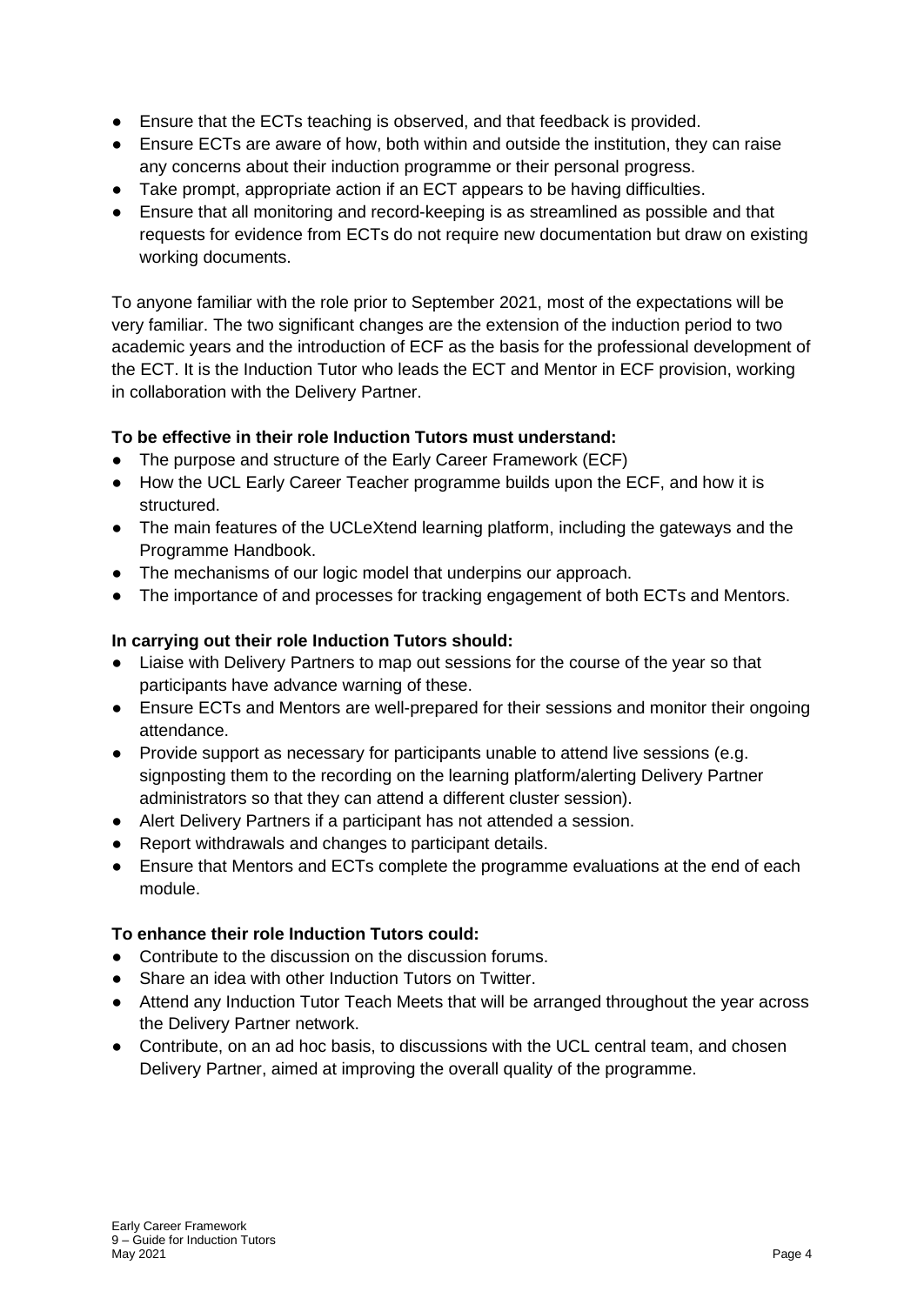#### **Statutory Induction Guidance defines the role of the Mentors in the following terms.**

#### **The Mentor (or the Induction Tutor if carrying out this role) is expected to:**

- Regularly meet with the ECT for structured Mentor sessions to provide effective targeted feedback.
- Work collaboratively with the ECT and other colleagues involved in the ECTs induction within the same school to help ensure the ECT receives a high-quality ECF-based induction programme.
- Provide, or broker, effective support, including phase or subject-specific mentoring and coaching; and
- Take prompt, appropriate action if an ECT appears to be having difficulties.

While many members of staff will be familiar with the previous role of NQT Mentor, the structured ECF programme will be a new experience. To support them in carrying out their role Mentors have Online Learning Community (OLC) sessions (1 hour duration) once a term – these are exploratory and are discussion-based. In Year 1 and 2 Mentors will be expected to participate each year in:

- 1 x 3-hour Induction Conference (online). Induction Tutors should attend. This will be led by the UCL central team in collaboration with Delivery Partners.
- 3 x 1-hour facilitated online learning community sessions: one hour each term, led by Delivery Partner Facilitators.

#### **Early Career Framework Provision**

The Induction Tutor needs to be familiar with the content and structure of ECF provision. A detailed description of the programme is provided in the Programme Handbook. The Handbook is intended for use by Headteachers, Senior Leaders/Induction Tutors and Mentors.

The following provides a timeline of the main events involving the school, the Delivery Partner and the Lead Provider.

## **Planning Meetings for Year 1**

#### **June 2021**

| 9th June (16:00 to 17:00)  | UCL Orientation meeting (1) for Delivery Partner ECF<br>Senior Lead.                                                   |
|----------------------------|------------------------------------------------------------------------------------------------------------------------|
| 17th June (16:00 to 17:00) | UCL Orientation meeting (2) for Delivery Partner ECF<br>Senior Lead and Administrator regarding UCLeXtend<br>platform. |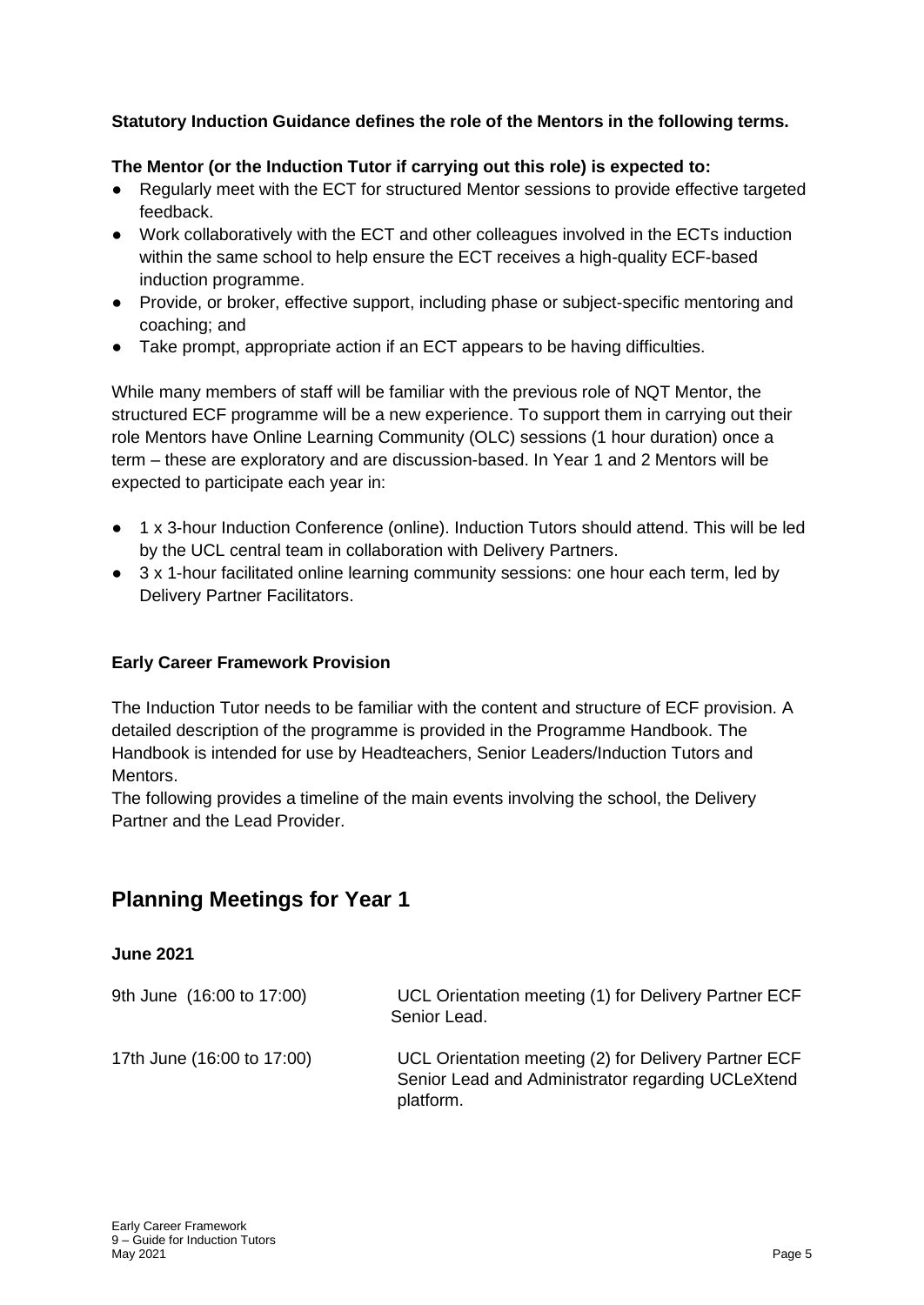| 24th June (16:00 to 17:00) | UCL Orientation meeting (3) for Delivery Partner ECF<br>Senior Lead. |
|----------------------------|----------------------------------------------------------------------|
| 28th June (16:00 to 17:00) | UCL ECF Governance meeting (1).                                      |
| 30th June (16:00 to 17:00) | UCL Orientation meeting (4) for Delivery Partner ECF<br>Senior Lead. |

Delivery Partner: recruitment marketing to schools in the region and registration of recruited schools.

#### **July 2021**

| 5th July (16:00 to 17:00) | UCL ECF Delivery Group meeting (1).          |
|---------------------------|----------------------------------------------|
| 6th July (14:00 to 15:00) | UCL ECF Operations Group meeting (1).        |
| 7th July (15:30 to 17:00) | UCL ECF Facilitator Development session (1). |

Delivery Partner: recruitment marketing to schools in the region and registration of recruited schools.

#### **August 2021**

Dates for 2021/22 Governance, Delivery and Operations Groups meetings to be confirmed.

# **Timeline of Training Sessions**

## **Year 1**

#### **Autumn Term**

| 8th September (15:30 to 17:00)  | UCL ECF Facilitator Development session (Repeat 7th<br>July).                                                                                                                                                                                                                    |
|---------------------------------|----------------------------------------------------------------------------------------------------------------------------------------------------------------------------------------------------------------------------------------------------------------------------------|
| 13th September (15:30 to 16:30) | UCL ECF Mentor Induction Conference (Delivery<br>Partners to determine if they want to lead the second<br>hour directly after UCL or choose a different date and<br>time). The third hour of the Conference is composed<br>of pre- and post- Conference activities and readings. |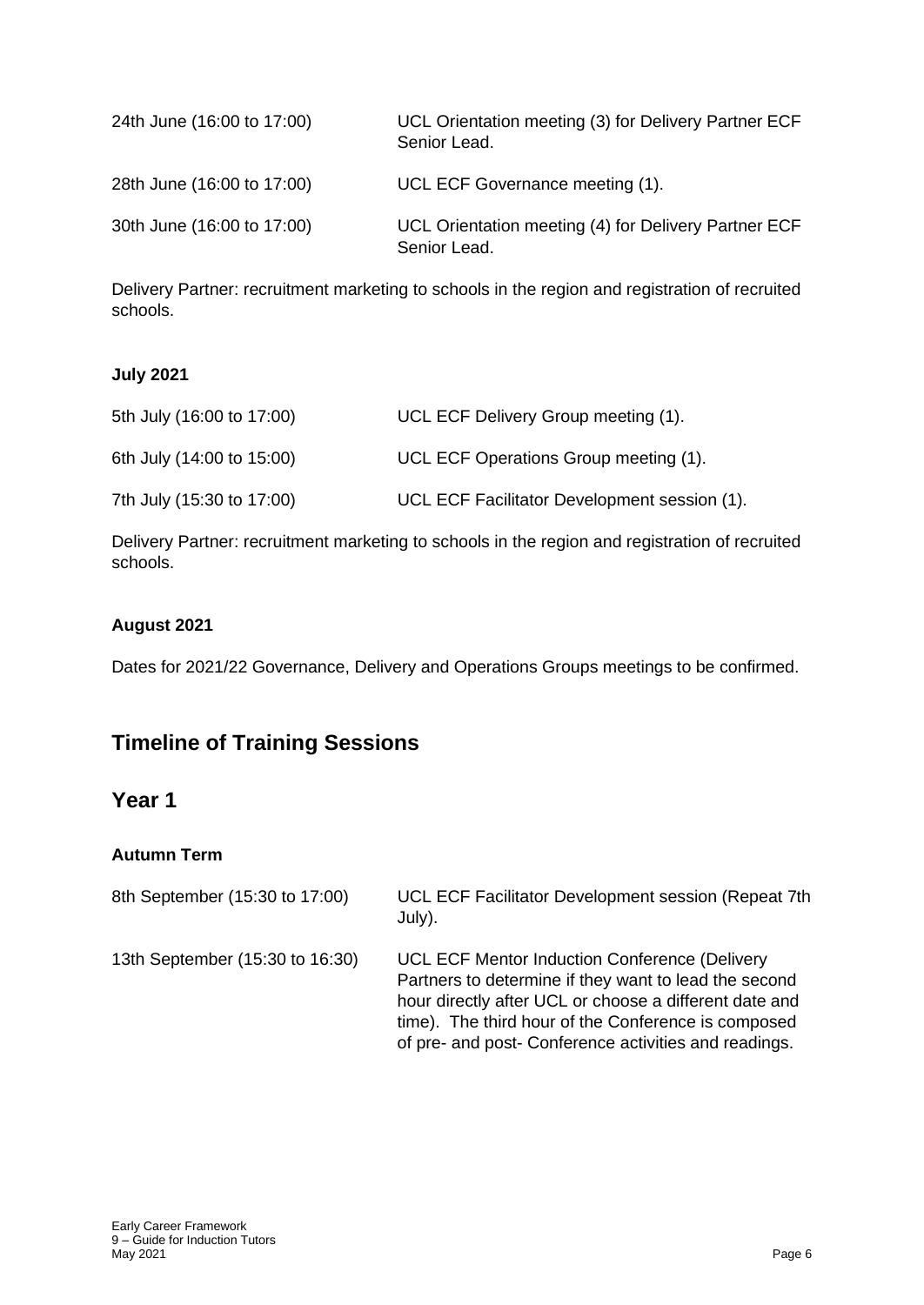| 14th September (15:30 to 16:30)       | UCL ECF ECT Induction Conference (Delivery<br>Partners to determine if they want to lead the second<br>hour directly after UCL or choose a different date and<br>time). The third hour of the Conference is composed<br>of pre- and post- Conference activities and readings. |
|---------------------------------------|-------------------------------------------------------------------------------------------------------------------------------------------------------------------------------------------------------------------------------------------------------------------------------|
| ECT training sessions:                | Two hour sessions in Week 4 of Module 1, and Week<br>1 of Module 2.                                                                                                                                                                                                           |
| <b>ECT Online Learning Community:</b> | One hour session in Week 7 of Module 1, and Week 7<br>of Module 2.                                                                                                                                                                                                            |
|                                       | Mentor Online Learning Community: One hour session in Week 3 of Module 1.                                                                                                                                                                                                     |

## **Spring Term**

| <b>ECT Training sessions:</b>         | Two hour sessions in Week 1 and Week 7 of Module<br>3.                    |
|---------------------------------------|---------------------------------------------------------------------------|
| <b>ECT Online Learning Community:</b> | One hour sessions in Week 6 and Week 12 of Module                         |
|                                       | Mentor Online Learning Community: One hour session in Week 9 of Module 3. |

### **Summer Term**

| ECT training sessions:                | Two hours sessions in Week 2 of Module 4, and Week<br>1 of Module 5.      |
|---------------------------------------|---------------------------------------------------------------------------|
| <b>ECT Online Learning Community:</b> | One hour session in Week 6 of Module 4, and Week 5<br>of Module 5.        |
|                                       | Mentor Online Learning Community: One hour session in Week 2 of Module 5. |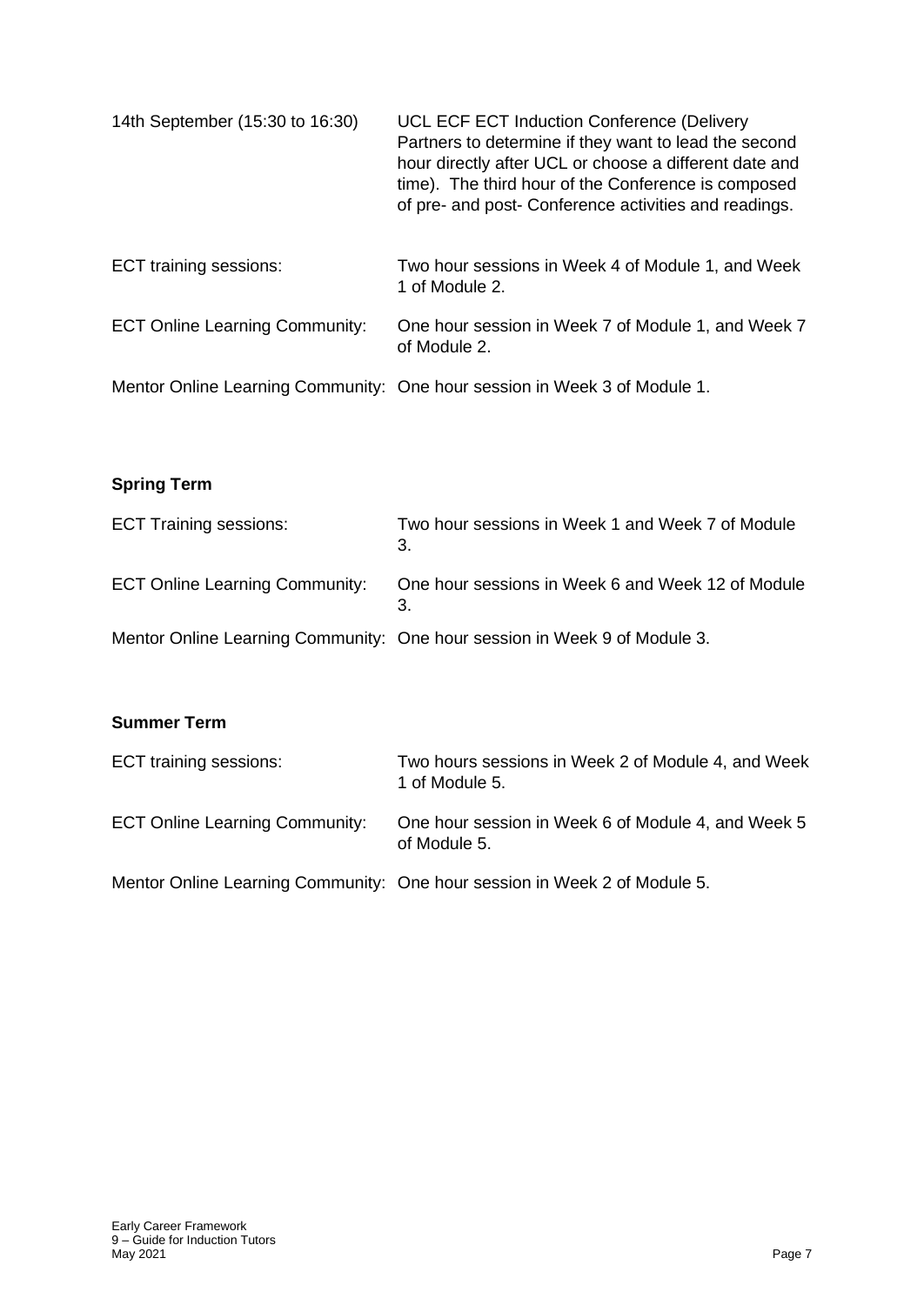# **Year 2**

## **Autumn Term**

| <b>Annual Conferences:</b>               | Annual ECT Conference takes place in Week 3 of<br>Module 6 (optional).<br>Annual Mentor Conference takes place in Week 3 of<br>Module 6 (optional). |
|------------------------------------------|-----------------------------------------------------------------------------------------------------------------------------------------------------|
| <b>Facilitator Development sessions:</b> | Scheduled late September / Early October 4.00pm to<br>5.30pm.                                                                                       |
| ECT training sessions:                   | Two hour session in Week 6 of Module 6, and Week 2<br>of Module 7.                                                                                  |
| <b>ECT Online Learning Community:</b>    | There are no ECT Online Community sessions in Year<br>2.                                                                                            |
|                                          | Mentor Online Learning Community: One hour session in Week 5 of Module 1.                                                                           |
| <b>Spring Term</b>                       |                                                                                                                                                     |
| <b>ECT Training sessions:</b>            | Two hour sessions in Week 2 and Week 8 of Module<br>8.                                                                                              |
|                                          | Mentor Online Learning Community: One hour session in Week 3 of Module 8.                                                                           |

## **Summer Term**

| ECT training sessions: | There are no ECT training sessions in Year 2. ECTs   |
|------------------------|------------------------------------------------------|
|                        | have 2 school visits, in Week 1 and Week 4 of Module |
|                        |                                                      |

Mentor Online Learning Community: One hour session in Week 3 of Module 9.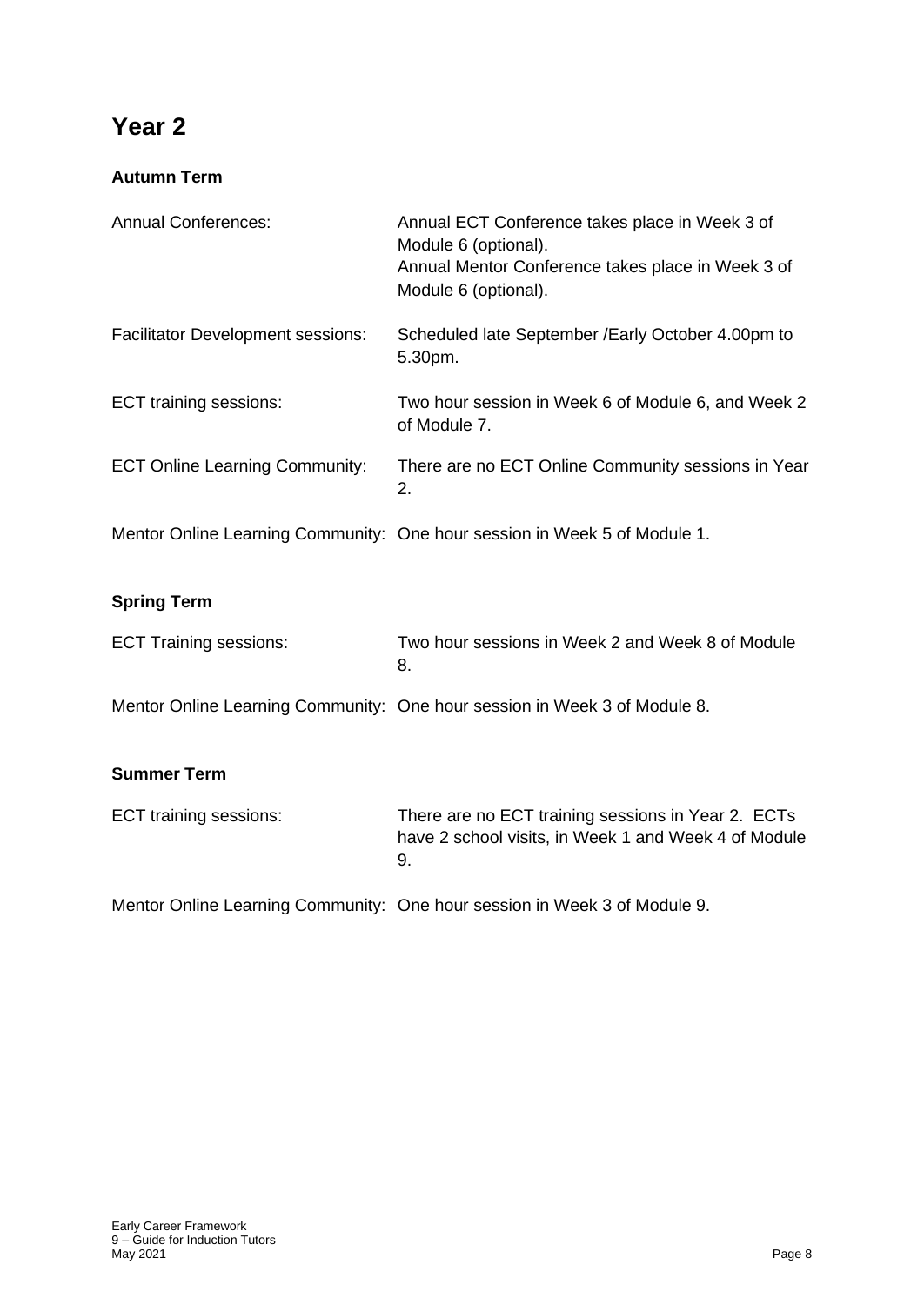#### **Navigating UCLeXtend**

UCLeXtend serves all ECT and Mentor participants on the ECF programme. It has been designed for intuitive use and materials can be accessed in a number of ways to suit individual preferences.

To help Induction Tutors and Mentors get started, here is a quick guide to accessing the programme materials.

Log in to the platform with your credentials and navigate your way to **Year 1 Materials (Year 2 has the same format)**

Click on **ECT/Mentor Training Sessions Schedule.** There you will find a simple term-byterm guide to when each type of training is due to take place. You will see that it will say things like 'ECT Training is on Week 4 of Module 1.'

|                                                                                             | <b>UCL Early Career Teacher Programme</b> |                                                                                          |        |                             |
|---------------------------------------------------------------------------------------------|-------------------------------------------|------------------------------------------------------------------------------------------|--------|-----------------------------|
| <b>ECF Programme Home</b>                                                                   | Programme Information                     | <b>Year 1 Materials</b>                                                                  | Year 2 | <b>ECF Community Forums</b> |
| hogramme FAQs<br>Year 1 Overview                                                            | Module 1: Enabling pupil learning         | Module 2: Engaging pupils in learning                                                    |        |                             |
| Module 3: Developing quality pedagogy<br>Module 5: Fulfilling professional responsibilities |                                           | Module 4 Making productive use of assessment<br>ECT / Mentor Training Sessions Schoolski |        |                             |

To reach the training materials, go to the appropriate Module, and click on the appropriate gateway. You will have full access to the ECT and Mentor gateways, so you can see the materials they are using. You will also have access to the Facilitator gateway.

| HVP                                                        | ☑ |
|------------------------------------------------------------|---|
| Gateway to Module 1 for ECTs                               |   |
| HVP                                                        | ⊽ |
| Gateway to Module 1 for Mentors                            |   |
| Restricted Not available unless any of:                    |   |
| . You belong to Mentor<br>. You belong to Facilitator      |   |
| <b>HVP</b>                                                 | ☑ |
| Gateway to Module 1 for Facilitators                       |   |
| Restricted Not available unless: You belong to Facilitator |   |